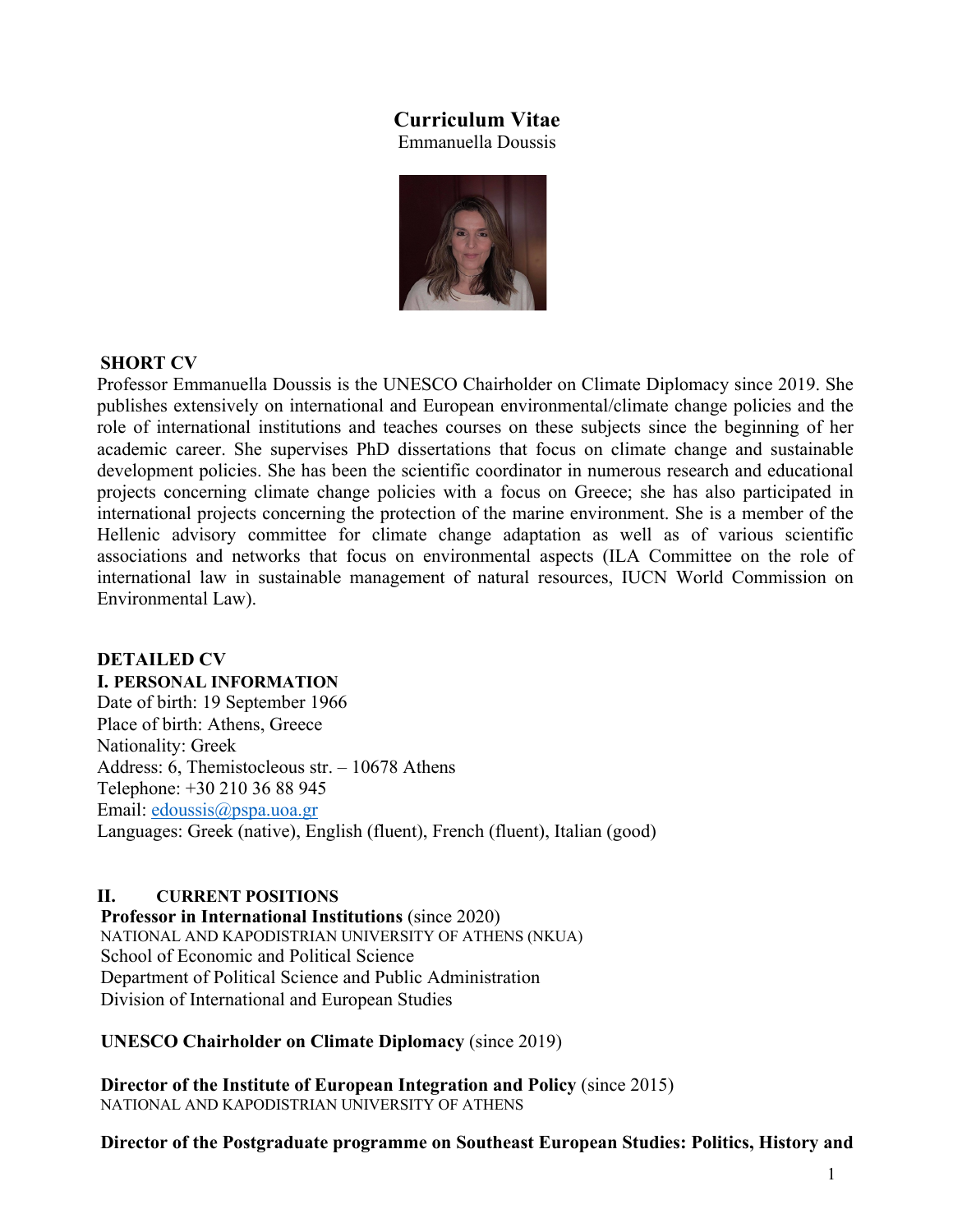**Economics** (since 2018) NATIONAL AND KAPODISTRIAN UNIVERSITY OF ATHENS

## **Module leader** (since 2019)

Jean Monnet Module on European Climate Diplomacy, project co-funded by the European Commission Erasmus+

## **Member of the following committees and other bodies:**

-IUCN World Commission on Environmental Law -Scientific Committee of the Center for Mediterranean Integration (CMI) -European Society of International Law (ESIL) -International Law Association (ILA) Committee on the Role of International Law in Sustainable Natural Resource Management for Development -Coordinating Committee of the Centre of Excellence on Climate Change of the NKUA -Coordinating Committee of the Refugee and Migration Hub of the NKUA -Committee of International Relations of the NKUA -Editorial Board of the Evrigenis Journal of International and European Law -Board of Directors of the Hellenic Branch of the International Law Association -Board of Directors of the Hellenic Society of International Law and International Relations -French Society of International Law -Associate Member of the Centre de recherche et d'etude en droit et en science politique (CREDESPO), UNIVERSITY OF BOURGOGNE, France -Hellenic National Committee on Adaptation to Climate Change -The Green Tank Consultative Committee

## **Senior Policy Advisor** (since 2019)

Hellenic Foundation for European and Foreign Policy (ELIAMEP)

## **Representative of Greece** (since 2020)

EU Sub-Group on Mission "Adaptation to Climate Change, including Societal Transformation" of the Strategic Configuration of the Horizon Europe Shadow Programme Committee

## **Legal research fellow** (since 2021)

Center for International Sustainable Development Law (CISDL)

## **III. EDUCATION**

- 1993-1998 PhD with honors. Thesis title: *The legal interest in the case law of the International Court of Justice*. National and Kapodistrian University of Athens, Greece.
- 1991-1992 Master's degree (DEA-Diplôme d'Études Approfondies) in Environmental Law, Université Paris I, Panthéon-Sorbonne, France. Dissertation title: *Le système de Barcelone pour la protection de la mer Méditerranée contre la pollution*.
- 1989-1990 Master's degree (DEA-Diplôme d'Études Approfondies) in Public International Law and International Organizations, Université Paris I, Panthéon-Sorbonne, France. Dissertation title: *Le système du traité sur l'Antarctique.*
- 1984-1988 Bachelor's degree in Political Science and Public Administration International and European Studies, School of Law, Economic and Political Science, National and Kapodistrian University of Athens.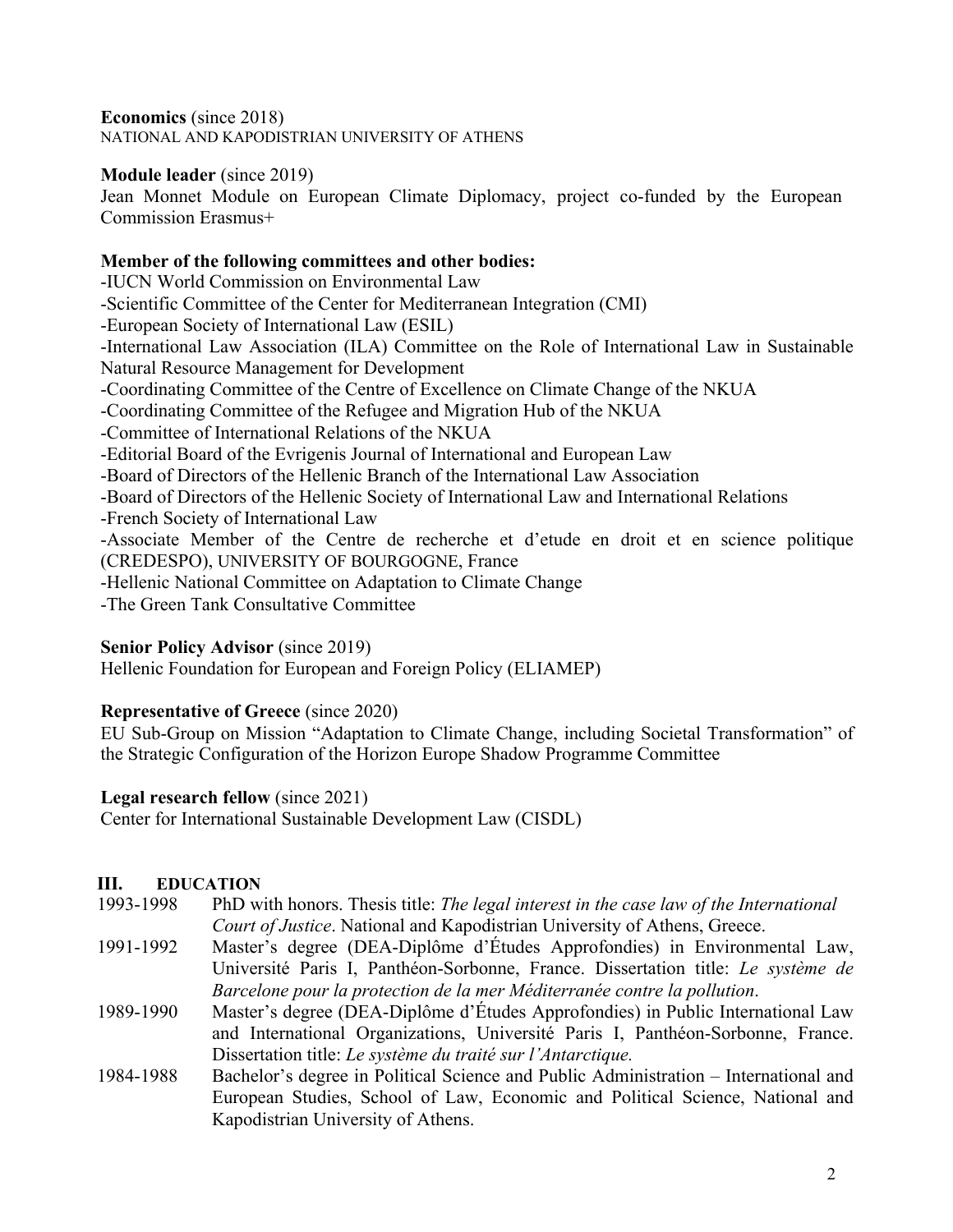### **IV. PROFESSIONAL EXPERIENCE**

Past academic affiliations

- 2015-2020 Associate professor, NATIONAL AND KAPODISTRIAN UNIVERSITY OF ATHENS, School of Economic and Political Science, Department of Political Science and Public Administration, Division of International and European Studies
- 2009-2015 Assistant professor, NATIONAL AND KAPODISTRIAN UNIVERSITY OF ATHENS, School of Economic and Political Science, Department of Political Science and Public Administration, Division of International and European Studies
- 2002-2009 Lecturer, NATIONAL AND KAPODISTRIAN UNIVERSITY OF ATHENS, School of Economic and Political Science, Department of Political Science and Public Administration, Division of International and European Studies
- 1999-2001 Adjunct lecturer, NATIONAL AND KAPODISTRIAN UNIVERSITY OF ATHENS, School of Economic and Political Science, Department of Political Science and Public Administration, Division of International and European Studies

### Other professional experience

*Ad hoc* referee for Routledge, and for the Journals: *Environmental Politics, Marine Policy*, *Energy Policy* and the *International Journal of Public Law and Policy.*

- 1997-1999 Senior expert. Scientific Expert of the European Commission, General Directory XVI and I-within the framework of the programme Ecos-Ouverture. Evaluation of projects, organization of meetings with project administrators, organization of informative workshops (Brussels, Paris, Budapest).
- 1994-1996 Consultant to the Minister of the Aegean (Athens, Greece).
- 1994 Research associate, University of the Aegean, Programme "Aegean Archipelago"
- 1993-1994 Research assistant at the NGO INSULA International Scientific Council for Island Development hosted by UNESCO (Paris, France).
- 1992-1993 Stagiaire at the UNESCO, Division of Ecology Sciences (Paris, France). Participation in the research group on the legal aspects of the biosphere's reserve network.

Research & educational projects

2021-today Associate partner at the Horizon project ARSINOE.

- 2021-today Expert advisor at the project "Mapping Science based law & Governance Innovations for Climate Action & the Global Sustainable Development Goals across Canada" UNIVERSITY OF CAMBRDIGE – UNIVERSITY OF WATERLOO.
- 2020 Coordinator of the Athens Council of Europe Simulation on the role of Education in protecting Cultural Heritage from Climate Change organized in cooperation with the Hellenic Ministry of Education under the auspices of the Greek presidency of the Council of Europe.
- 2019 Project Coordinator of the NATIONAL AND KAPODISTRIAN UNIVERSITY OF ATHENS TEDx.
- 2019 Coordinator of the Athens EU Model (university students' simulation of the European Commission and the Council of the EU).
- 2018-2019 Coordinator of the Athens EU Model Junior (high school students' simulation of European institutions).
- 2018 Coordinator of the research program "Investments and Protection of the Environment in Southeast Europe", funded by the NATIONAL AND KAPODISTRIAN UNIVERSITY OF ATHENS.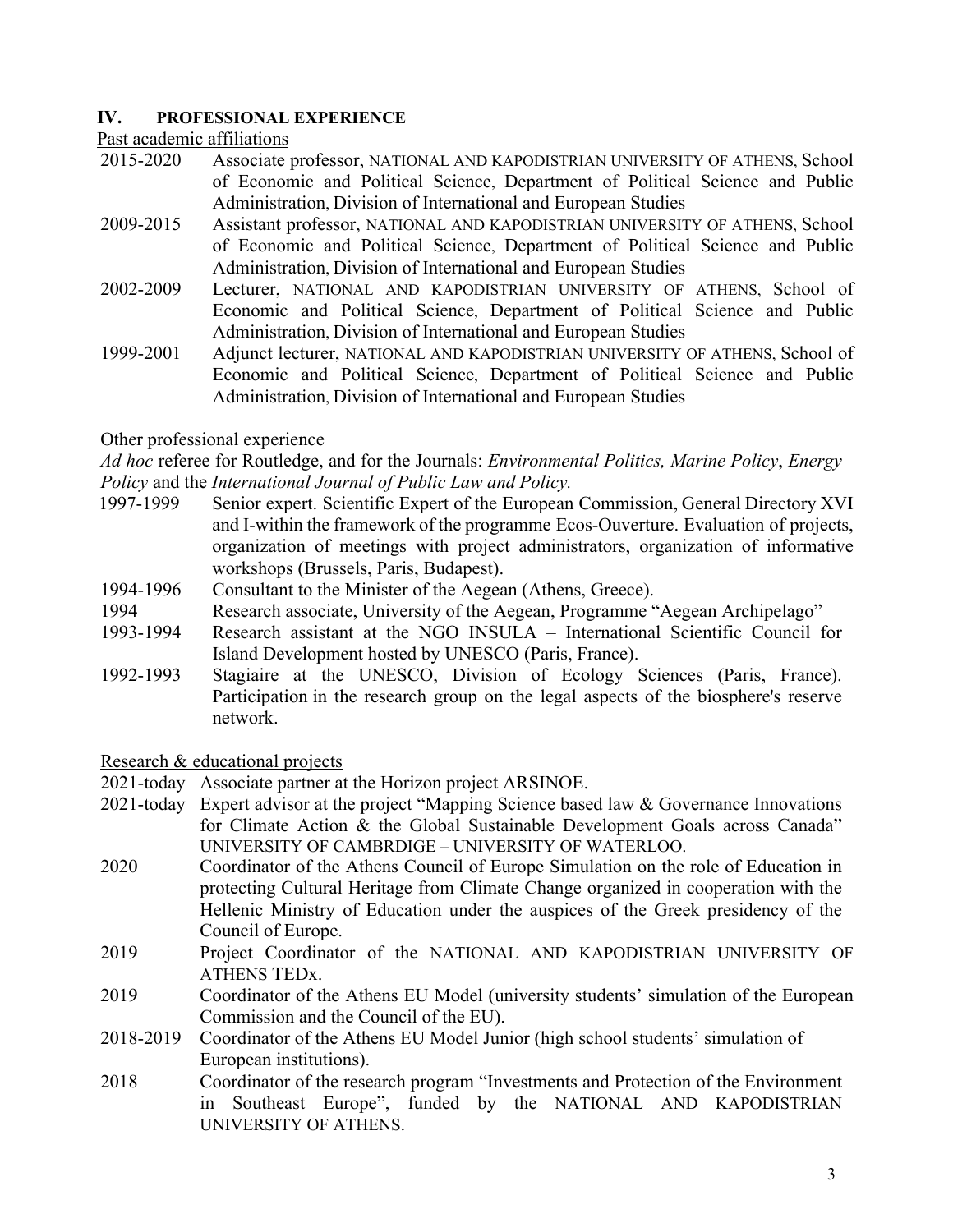- 2015-2018 Module leader of the Jean Monnet Module on *Moving the EU forward*, co-funded by the European Commission Erasmus+.
- 2017 Coordinator of the research program "Observatory of South-East European climate change policies and politics" on the environmental policy outputs and outcomes reported in South-East European Countries, funded by the NATIONAL AND KAPODISTRIAN UNIVERSITY OF ATHENS.
- 2016 Coordinator of the research program EnvCOPs platform, which codified the international and regional environmental agreements in which the EU is a party, funded by the NATIONAL AND KAPODISTRIAN UNIVERSITY OF ATHENS.
- 2014-2016 COST Action IS1105 NETwork of experts on the legal aspects of MARitime SAFety and security (MARSAFENET), Working Group 4: protection of fragile and semi-enclosed seas.
- 2013-2014 Participation in the FP 7 research project SIDERI (Strengthening the International Dimension of Euro-Argo Research Infrastructure. Project coordinator: INFREMER– Institut Français de Recherche pour l'Exploration de la Mer) through the Hellenic National Centre for Marine Research. In charge of delivering a report on the institutional framework for the conduct of scientific marine research in the Eastern Mediterranean, specializing in the deployment of Argo floats.
- 2000-today Coaching of university teams for participation to moot courts (Jessup International Moot Court Competition 2010 and 2011), United Nations models (MUN) in Greece (ThessISMUN since 2002, Athens EU model, Rhodes MUN etc.) and abroad (Harvard MUN, Geneva MUN, ScottMUN, OxiMUN, EU model in Maastricht and The Hague etc.).
- 1999-2001 Project coordinator Reform of the post-graduate programme on European  $\&$ International Studies, Department of Political Science and Public Administration of the NATIONAL AND KAPODISTRIAN UNIVERSITY OF ATHENS.

### **V. VISITING RESEARCH AND TEACHING POSITIONS**

- 1-30/9/2019 Visiting professor at the Faculty of Law and Political Science, UNIVERSITY OF AIX-MARSEILLE, France. Lectures on the law of the sea and maritime delimitation (postgraduate programme on public international law) and on international and European environmental law (postgraduate programme on environmental law).
- 1-31/1/2018 Visiting professor at the Faculty of Law, UNIVERSITY OF GRENOBLE-ALPES, France. Lectures on international climate change law and policies (postgraduate programme on public international law).
- 1-30/11/2017 Visiting Scholar at the Law School, UNIVERSITY OF GENEVA, Switzerland.
- June 2016 Summer school on Environmental Governance. Introductory lecture on the *Evolution of Environmental Governance.* KOUFA foundation (Salonica).
- 1-30/11/2015 Visiting professor at the Faculty of Law, UNIVERSITY OF GRENOBLE-ALPES, France. Lectures on the law of international responsibility (undergraduate programme).
- 2015-2019 Lectures in the Athens Summer School on *European Climate Diplomacy*.
- 1-28/2/2014 Visiting Research Fellow at the EUROPEAN UNIVERSITY INSTITUTE, Global Governance Programme, Florence, Italy.
- 1-30/11/2013 Visiting Professor at the School of Law and Political Science, UNIVERSITY OF BOURGOGNE, Dijon, France. Lectures on international justice (undergraduate programme).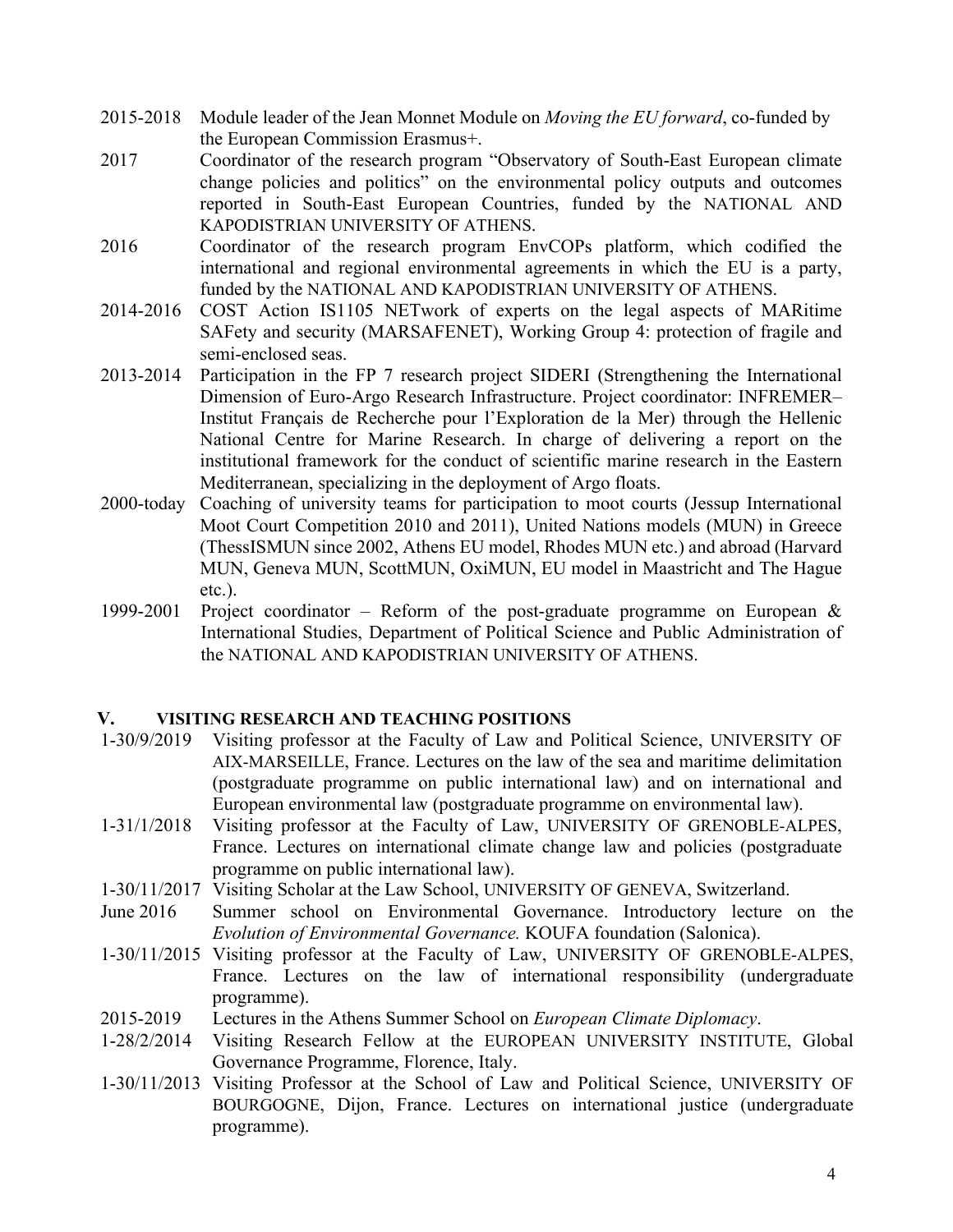1-31/3/2012 Visiting Professor at the School of Law and Political Science, UNIVERSITY OF BOURGOGNE, Dijon, France. Lectures on the law of the sea (undergraduate programme).

## **VI. PUBLICATIONS**

**A.** Books (monographs and edited volumes).

- 1. *International Law and Diplomacy of Climate Change. The role of International Law in effectively managing Climate Change,* Nomiki Vivliothiki, Athens, 2020, 240 ps (in Greek).
- 2. *Enjeux et perspectives: droit international, droit de la mer, droits de l'homme, Liber Amicorum Haritini Dipla* (co-editor with: L. Boisson de Chazournes, G. Andreone, A. Zervaki), Pedone, Paris, 2020.
- 3. *Climate Change: Facts and Dilemmas*, Papadopoulos, Athens, 2017, 125 ps (in Greek).
- 4. *Global Environmental Governance in Crisis,* Papazisis, Athens, 2014, 350 ps (in Greek).
- 5. *The United Nations – International Responsibility and Peace Operations*, Sakkoulas: Athens-Thessaloniki, 2008, 312 pages (in Greek).
- 6. *Sixty years from the Creation of the United Nations* (co-ed. with prof. H. Dipla), Sideris, Athens, 2007, 144 pages (in Greek).
- 7. *State Responsibility for Internationally Wrongful Acts* (with prof. C. Economides), Sideris, Athens, 2007, 250 pages (in Greek).
- 8. *The International Criminal Court* (with Ap. Papatolias), Sakkoulas, Athens-Thessaloniki, 2004, 84 ps. (in Greek).
- 9. *Environmental Policy of the European Community and its Influence on Greece*, Papazisis, Athens, 2001, 108 ps (in Greek).
- 10. *International Court of Justice. Summary of the Case-law* (with professor H. Dipla), Ant.N. Sakkoulas, Athens-Komotini, 2001, 274 ps (in Greek).
- 11. *Legal Interest in the Case-law of the International Court of Justice*, Ant. N.Sakkoulas, Athens-Komotini 1998, 520ps (in Greek).

**B.** Articles

- 1. "Legal indicators as tools to assess the effectiveness of international rules related to the sustainable management of natural resources" (with Ilaria Espa), in S. Tsani and I. Overland (eds.), *Handbook of Sustainable Politics and Economics of Natural Resources*, Elgar, 2021, pp. 293-302.
- 2. "Les zones économiques exclusives en Méditerranée: beaucoup de bruit pour rien?", *in* M.-P. Lafranchi et R. Mehdi (dir.), *Actualités de la gouvernance internationale de la Mer Méditerranée*, Pedone, Paris, 2021, pp. 43-52.
- 3. "Vers un pacte mondial pour l'environnement: Réflexions sur l'efficacité du droit international de l'environnement", in L. Boisson de Chazournes, E. Doussis, G. Andreone et A. Zervaki (dir.), *Enjeux et perspectives: droit international, droit de la mer, droits de l'homme, Liber Amicorum Haritini Dipla*, Pedone, Paris, 2020, pp. 477-486.
- 4. "Global environmental governance: old and new challenges", in A. Gofas, G. Evangelopoulos and M. Koppa (eds.), *A Century of International Relations*, Pedio, Athens, 2020, pp. 441-448 (in Greek).
- 5. "EU's external action and climate change", in S. Blavoukos, D. Bourantonis and P. Tsakonas (eds.), *EU's External Relations*, Sideris, Athens, 2019, pp. 303-320 (in Greek).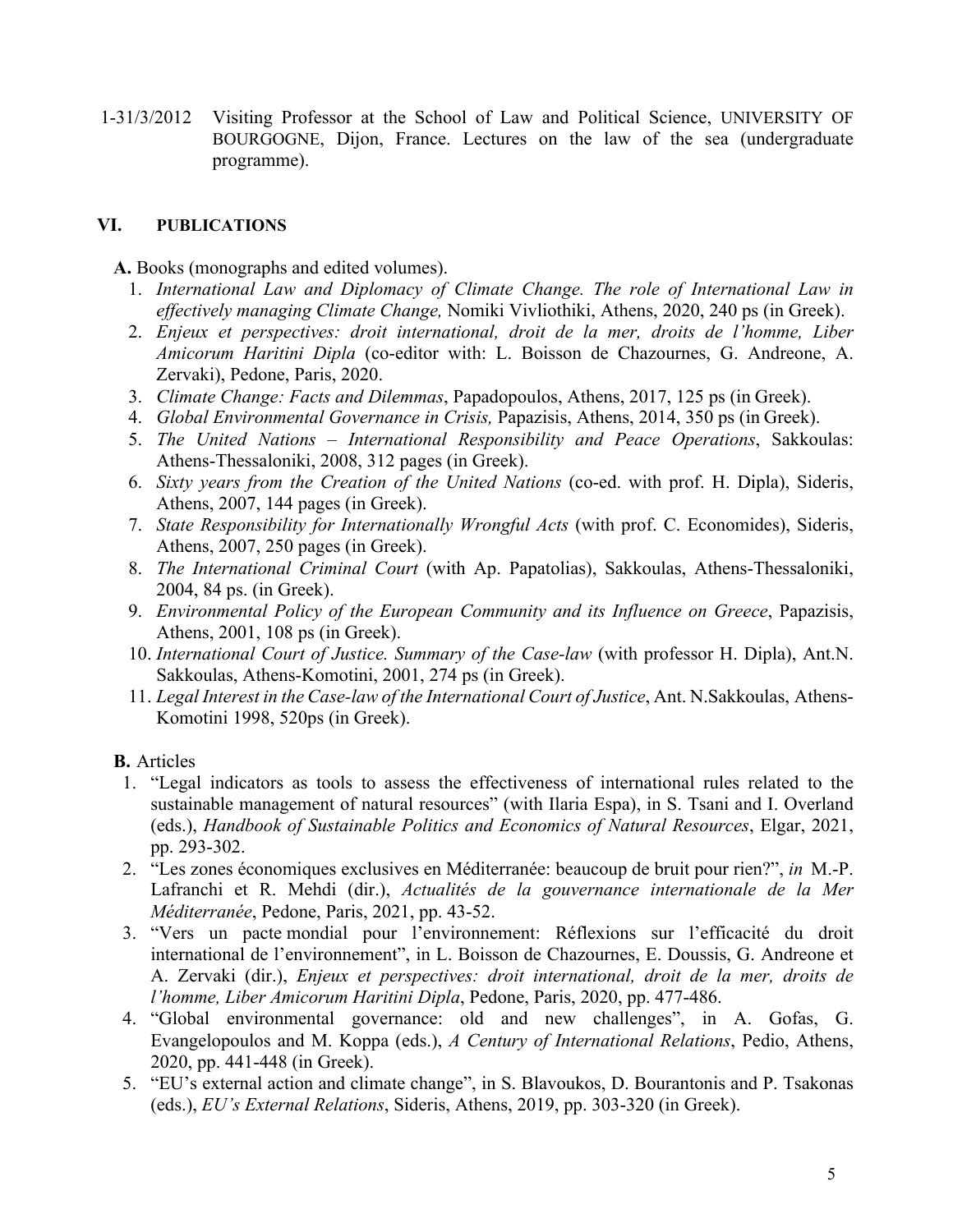- 6. "Nuances de gris: les conditionnalités du FMI et les droits de l'homme", *in* C. Titi (dir.), *Droit International Economique et droits de l'homme*, Bruylant, Bruxelles, 2019, pp. 351-368.
- 7. "L'épopée de la baie de Piran", *Annuaire du droit de la mer 2018*, tome XXIII, 2018, pp. 155- 178.
- 8. "Organization and function of the European Union", *in* N. Maravegias Th. Sakellaropoulos (eds.) *European Integration and Greece – Economy, Society and Policies*, Dionikos, Athens, 2018, pp. 11-38 (in Greek).
- 9. "The Work of the International Monetary Fund and Its Possible Relevance to Global Ocean Governance", in D. J. Attard, M. Fitzmaurice and A. X.M. Ntovas (eds.), *The IMLI Treatise on Global Ocean Governance. Volume II: UN Specialized Agencies and Global Ocean Governance*, Oxford University Press, Oxford, 2018, pp. 121-135.
- 10. "Environmental Governance in the United Nations: the example of Climate Change", in H. Dipla (ed.), *The United Nations and New Challenges in the International Arena*, Sakkoulas, Athens- Thessaloniki, 2018, pp. 163-182 (in Greek).
- 11. "Does International Environmental Law Matter in Sustainable Development?", *Yearbook of International Environmental Law*, vol. 28, 2017, pp. 3-14.
- 12. "Marine scientific research in the Mediterranean Sea" in *The Law of the Sea and the Mediterranean*, EPLO, 2017, Athens, pp. 53-63 (in Greek).
- 13. "International State Responsibility", in K. Antonopoulos K. Magliveras, *The Law of International Society, 3rd ed.,* Nomiki Vivliothiki, Athens, 2017, pp. 455-484 (in Greek).
- 14. "International Responsibility of International Organizations", in K. Antonopoulos K. Magliveras, *The Law of International Society, 3rd ed.,* Nomiki Vivliothiki, Athens, 2017, pp. 485-504 (in Greek).
- 15. "Marine Scientific Research", in G. Andreone (ed.), *The future of the Law of the Sea. Bridging Gaps between national, individual and common interests,* MARSAFENET Springer, 2017, pp. 87-104.
- 16. "Reconsidering the Marine Scientific Research in the Adriatic and Ionian Seas: Taking Stock and Looking Ahead", in A. Caligiuri (ed.), *Governance of the Adriatic and Ionian Marine Space,* Editoriale Scientifica, Milano, 2016, pp. 107-118.
- 17. "Multilateral Diplomacy", in Th. Dokos (ed.), *White Paper on the Greek Foreign Policy, Defense and Security,* Sideris, Athens, 2016, pp. 241-246 (in Greek).
- 18. "Responsibility to Protect: Current issues and practical implications", in A.I. Metaxas (ed.), *Political Science: Interdisciplinary Approach of Political Action, vol. VII: International Relations*, Sakkoulas, Athens, 2016, pp. 197-214 (in Greek).
- 19. "The protection of the environment in the European Union", in N. Maravegias (ed.), *European Union: creation, evolution and perspectives,* Kritiki, Athens, 2016, pp. 385-402 (in Greek).
- 20. "The European Union and International Environmental Law", in *Essays in honor of Professor Panayiotis Kanellopoulos*, Sakkoulas, Athens-Salonica, 2015, pp. 139-159 (in Greek).
- 21. "Revisiting the Responsibility of International Organizations: Taking Stock and Looking Forward", in Th. Skouteris-M. Vagias (eds.), *International Organizations and the Protection of Human Rights, Essays in honor of Professor Paroula Naskou-Perraki*, Themis publication,: Athens, 2014, pp. 47-62.
- 22. "Sauver les baleines contre les baleiniers: coup de projecteur sur l'arrêt de la CIJ du 31 mars 2014", *Annuaire de Droit de la Mer*, tome XVIII, 2013, pp. 175-198.
- 23. "L'organisation politique à vocation universelle dans l'œuvre de Georges Scelle : théorie et applications", in C. Apostolidis – H. Tourard (dir.), *Actualité de Georges Scelle*, éd. Universitaires de Dijon, Dijon, 2013, pp. 133-147.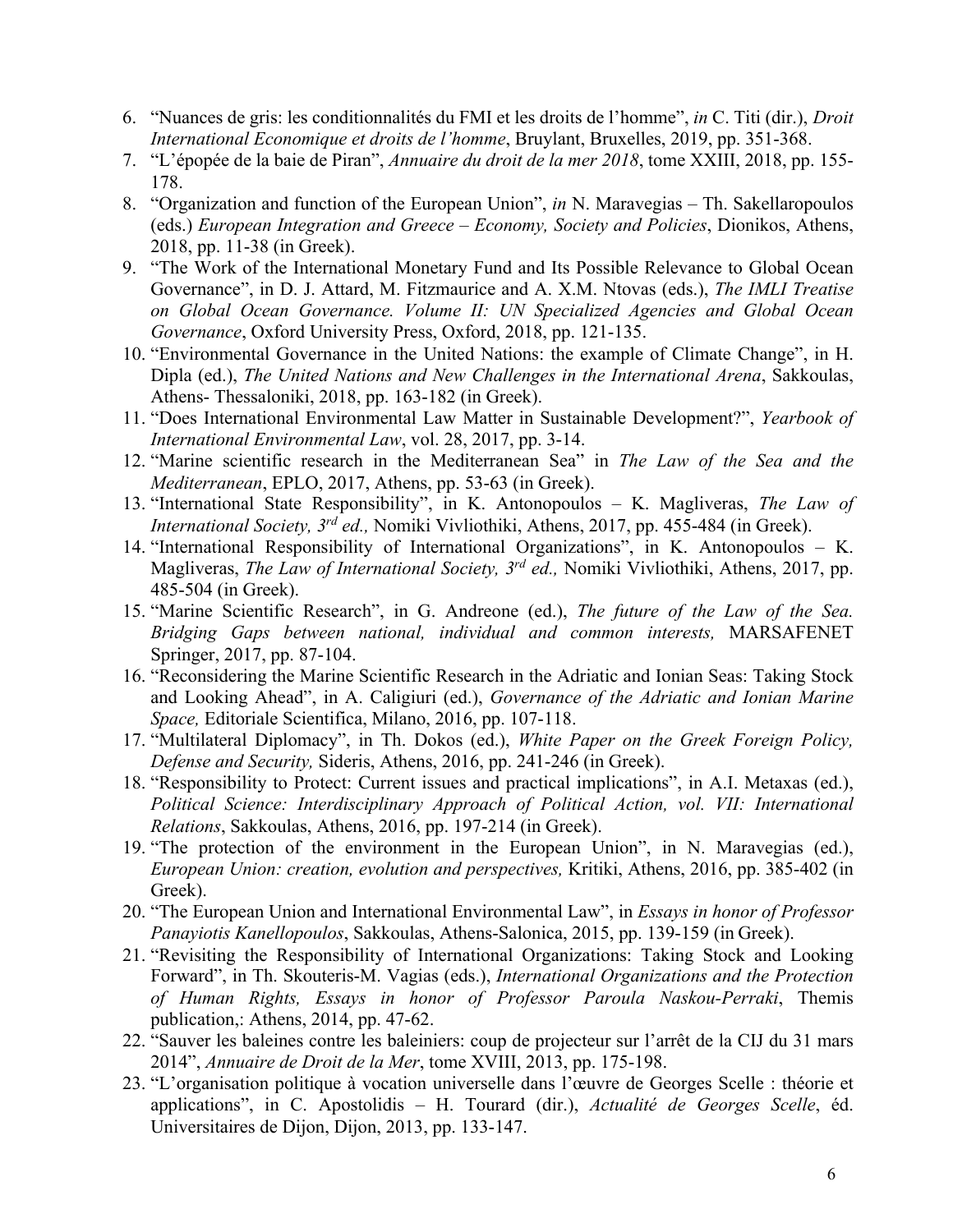- 24. "The Europeanization of the Greek Environmental Policy", *in* N. Maravegias (ed.), Europeanization of the Mediterranean, Nomiki Vivliothiki, Athens, 2013, pp. 297-326 (in Greek).
- 25. "State Responsibility from the Turkish Invasion in Cyprus in 1974", in P. Papapolyviou, Syrigos and E. Hatzivasiliou (eds.), *The Cypriot Issue and the International System 1945- 1974*, Patakis, Athens, 2013, pp. 289-303 (in Greek).
- 26. "The International Framework for the Protection of the Environment" in A. Kontis and Ch. Tsardanidis (eds.), *International Political Economy II*, Papazisis, Athens, 2012, pp. 871-896 (in Greek).
- 27. "The Europeanisation of the Greek Environmental Policy: Between Ambition and Ambivalence", *Revista de Estudios Europeos,* n. 58, Julio-Diciembre 2011, pp. 47-66.
- 28. "International Humanitarian Law and the UN Peace Operations", in K. Koufa (ed.), *Collection of essays in international humanitarian law*, Sfakianakis, Salonica, 2011, pp. 115- 156 (in Greek).
- 29. "La protection de l'environnement dans la jurisprudence récente de la Cour Internationale de Justice: à propos de l'arrêt des *Usines de pâte à papier sur le fleuve Uruguay* (20 avril 2010)", *Revue Hellénique de Droit International,* 2011, n. 2, pp. 661-688.
- 30. "The protection of the environment in the recent case-law of the International Court of Justice: the Pulp Mills decision (20 April 2010)", in *Essays in Honor of Professor Th. Panagopoulos*, Sakkoulas, Athina-Thessaloniki, 2011, pp. 1013-1038 (in Greek).
- 31. "Seal the Deal: a New Approach on Climate Change", in S. Dalis (ed.), *From Bush to Obama: International Policy in a Changing World,* Papazisis, Athens, 2010, pp. 240- 256 (in Greek).
- 32. "Le principe d'intégration", in P. Billet, M. Durousseau, G. Martin et I. Trinquelle (dir.), *Droit de l'environnement et protection de la santé,* Société française pour le droit de l'environnement collection: logiques juridiques, éd. L'Harmattan, Paris, 2009, pp. 255-260.
- 33. "International regulations for the protection of the environment: general characteristics, weaknesses and the challenges ahead", in I. Vassilopoulos (ed.), *The Contribution of Jurisprudence in the Evolution of Environmental Law,* Sakkoulas, Athens-Thessaloniki, 2009, pp. 121-132 (in Greek).
- 34. "L'évolution du système de Barcelone: Le protocole sur la gestion intégrée des zones côtières de la Méditerranée", *Annuaire du droit de la mer*, tome XIII, 2008, pp. 371-386.
- 35. "*Quis custodiet ipsos custodies*? International Responsibility and International Organisations", in S. Perrakis (ed.), *International Organisations: Legal aspects and policies*, Ant.N. Sakkoulas, Athens-Komotini, 2008, pp. 33-64 (in Greek).
- 36. "The UN Contribution in the Protection of the Environment", in H. Dipla and E. Doussis (eds.), *Sixty years from the Creation of the United Nations*, Sideris: Athens, 2007, pp. 215- 233 (in Greek).
- 37. "The Legal System of the European Union", in N. Maravegias and M. Tsinisizelis (eds.), *New European Union, Organization and Politics*, Themelio, Athens, 2007, pp. 214-240 (in Greek).
- 38. "The Institutional System of the European Union", in N. Maravegias and Th. Sakellaropoulos (eds.), *European Integration and Greece: Economy, Society, Policies*, Dionikos, Athens, 2007, pp. 18-46 (in Greek).
- 39. "Environmental Protection of the Black Sea: A Legal Perspective", *Southeast European and Black Sea Studies*, vol. 6, no. 3, 2006, pp. 355-369.
- 40. "African Union: A New Opportunity for Africa or another Failed Experiment?" (with P. Navrozidis), *Greek Political Science Review*, vol. 23, 2004, pp. 138-164 (in Greek).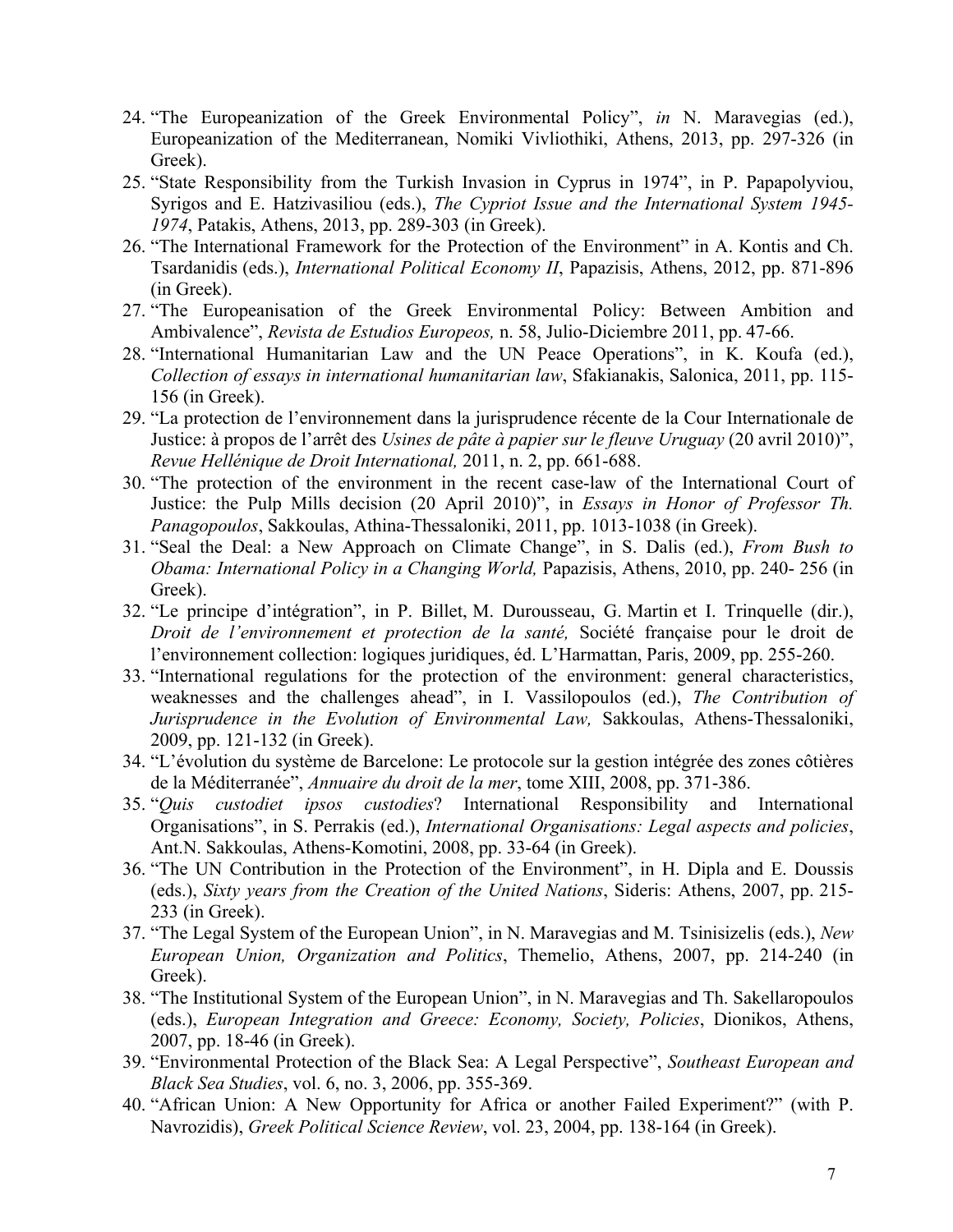- 41. "The protection of the marine environment in the Aegean and the Black Sea", in H. Dipla and C. Rozakis (eds.), *The Law of the Sea and its Implementation in Greece*, Sideris, Athens, 2004, pp. 295-313.
- 42. "Iles, îlots, rochers et hauts-fonds découvrants", in INDEMER, *Le processus de délimitation maritime*, *Etude d'un cas fictif*, Pedone, Paris, 2004, pp. 134-166.
- 43. "L'accord du 17 février 2003 entre Chypre et l'Égypte sur la délimitation de leurs zones économiques exclusives: bref commentaire", *Annuaire du droit de la mer*, tome IX, 2004, pp. 143-155.
- 44. "Cultural Landscapes: A Model for Integrated Management" (with A. Zervaki), in A. Deffner, D. Konstadakopulos and Y. Psycharis (eds.), *Culture and Regional Economic Development in Europe: Cultural, Political and Social Perspectives*, University of Thessaly Press, Volos, 2003, pp. 459-470.
- 45. "La protection du milieu marin en mer Égée", *Annuaire du droit de la mer*, tome VI, 2001, pp. 9-45.
- 46. "Intérêt juridique et intervention devant la Cour Internationale de Justice", *Revue Générale de Droit International Public,* 2001, n° 1, pp. 55-91.
- 47. "The Charter of Fundamental Rights of the European Union: a step forward the political union?", *in* S. Dalis (ed.), *From Amsterdam to Nice. Europe and Greece in the new era*, Kritiki, Athens, 2001, pp. 254-260 (in Greek).
- 48. "The Charter of Fundamental Rights of the European Union: a constitutional protection of Human Rights?", *ELIAMEP Yearbook*, 2001, pp. 253-259 (in Greek).
- 49. "L'intérêt juridique comme condition de l'intervention devant la Cour Internationale de Justice", *Revue Hellénique de Droit International*, vol. 52, 1999, pp. 281-320.

Other publications (recent)

- 1. "The road to climate neutrality and just transition in Southern Europe: the case of Greece", European Consortium of Political Research (ECPR) online paper, September 2021.
- 2. "Destruction by dioxin leakage in Sevezo (1976)", *Kathimerini*, 19-20 June 2021 (in Greek), https://www.kathimerini.gr/world/561404812/katastrofi-apo-diarroi-dioxinis-sto-sevezo/
- 3. "Hydrocarbon extraction and the upcoming climate law: time for crucial decisions", *TA NEA* 16 June 2021 (in Greek), https://www.tanea.gr/print/2021/06/16/opinions/eksorykseisydrogonanthrakon-kai-o-ethnikos-klimatikos-nomos-i-ora-ton-crkrisimon-apofaseon/
- 4. "Climate change and the COVID-19 pandemic: the two sides of the same coin" TA NEA, 9 January 2021, (in Greek) https://www.tanea.gr/print/2021/01/09/opinions/klimatiki-allagikai-pandimiadyo-opseis-tou-idiou-nomismatos/
- 5. "Climate and sustainable development in 2021", in G. Pagoulatos (ed.), *ELIAMEP 2021 Outlook: Special edition*, https://www.eliamep.gr/wp-content/uploads/2020/12/ELIAMEP-2021-Outlook-FINAL.pdf

### **VII. CONFERENCES AND LECTURES (last 4 years)**

- 1 Sept. 2021 ECPR (European Consortium of Political Research) General Conference. Title of my presentation: "The road to climate neutrality and just transition in Southern Europe: the case of Greece".
- 28 July 2021 *Mapping Science Based Law & Governance Innovations for Climate Action & the Global Sustainable Development Goals across Canada*, organized by the UNIVERSITY OF CAMBRIDGE and the UNIVERSITY OF WATERLOO. Title of my presentation: "Evaluating Laws for their SDG Contributions".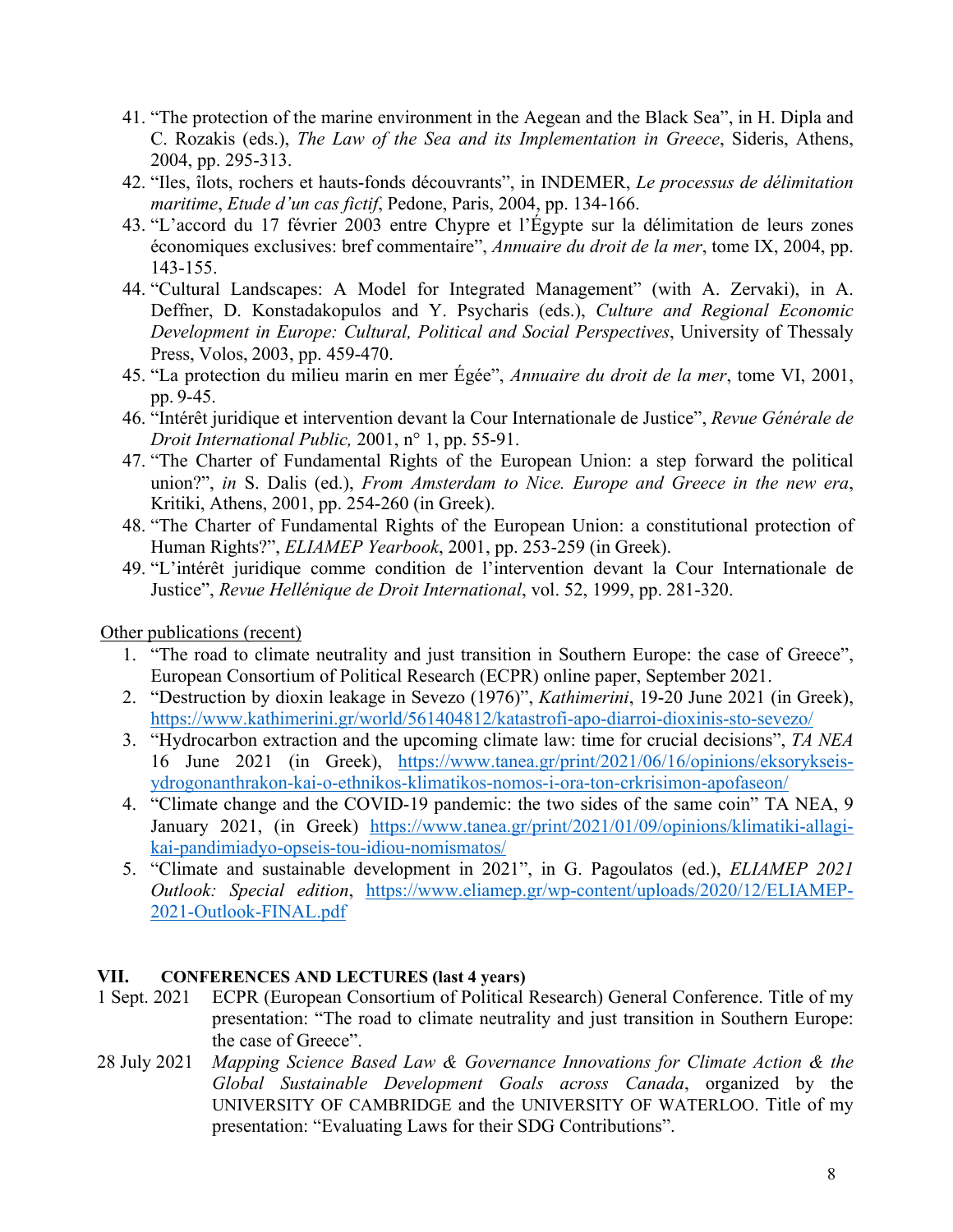- 24 June 2021 *The EU's Green Deal after the COVID-19 pandemic: concerns and revelations*, organized by the Center for Research on Democracy and Law of the UNIVERSITY OF MACEDONIA. Keynote speech on "The EU's Green Deal after the COVID-19 pandemic in Greece".
- 7 June 2021 Lecture at the Hellenic National Committee on Human Rights on "The right to environment".
- 4 June 2021 *Climate Change in the post-covid era*, organized by the UNIVERSITY OF THRACE. Title of my presentation: "Climate Change and Structural Reforms in Greece".
- 14 May 2021 EU Responsibility in the International System, virtual conference organized by the Kalliopi Koufa Foundation. Title of my presentation: "Revisiting the ILC's articles on the responsibility of international organizations ten year after their adoption: taking stock and looking ahead".
- 9 March 2021 *Climate Change and Cultural Heritage*, virtual webinar organized by the Hellenic branch of the Blue shield. Title of my presentation: "Protecting Cultural Heritage from Climate Change. The role of the International Framework on Climate Change".
- 5 Dec. 2020 ILA Kyoto Conference. Title of my presentation: "The role of international courts and tribunals to the implementation of the principle of sustainable use of natural resources"
- 25 Nov. 2020 *International Symposium on Balkan studies and talent training*, virtual symposium hosted by Beijing Foreign Studies University. Title of my presentation: "The Balkan studies at the National and Kapodistrian University of Athens: the postgrad experience"
- 16 Nov. 2020 *Preserving the Future: New Approaches to Heritage Management and Environmental Protection*, online colloquium organized by the Hellenic National Commission of UNESCO. Title of my presentation: "The role of education in protecting cultural heritage from climate change" (with A. Zervaki).
- 6 Nov. 2020 *New Challenges and Opportunities for innovative youth services*, organized by the Hellenic Ministry of Education and Religious Affairs. Title of my presentation: "The role of the European Youth Card in promoting the rights of young people in the post COVID era".
- 4 Nov. 2020 *Protecting Cultural Heritage from Climate Change – from theory to practice*, virtual conference organized by the Hellenic Ministry of Culture and Sports under the auspices of the Greek Chairmanship of the Committee of Ministers of the Council of Europe. Title of my presentation: "The International framework on climate change: the road to Paris and beyond".
- 9 Oct. 2020 Lecture delivered virtually at the Harvard Kennedy School of Governance on "Climate change and forced migration".
- 10 June 2020 *SDG Research Symposium Global Goals 2020*, virtual conference hosted by Utrecht University. Title of my presentation: "Do Multilateral Environmental Agreements contribute to Sustainable Development Goals? An assessment of effectiveness through legal indicators" (with I. Espa).
- 25 Oct. 2019 Athens, Greece. Organized and chaired the international seminar *Legal Indicators as Tools to Assess Effectiveness on Sustainable Development Law*.
- 27 Sept. 2019 Aix-en-Provence, France, lecture delivered at the University of Aix-Marseille (Master 2, Droit de l'environnement), "From environmental cooperation to international environmental governance: Is International Environmental Law Effective?".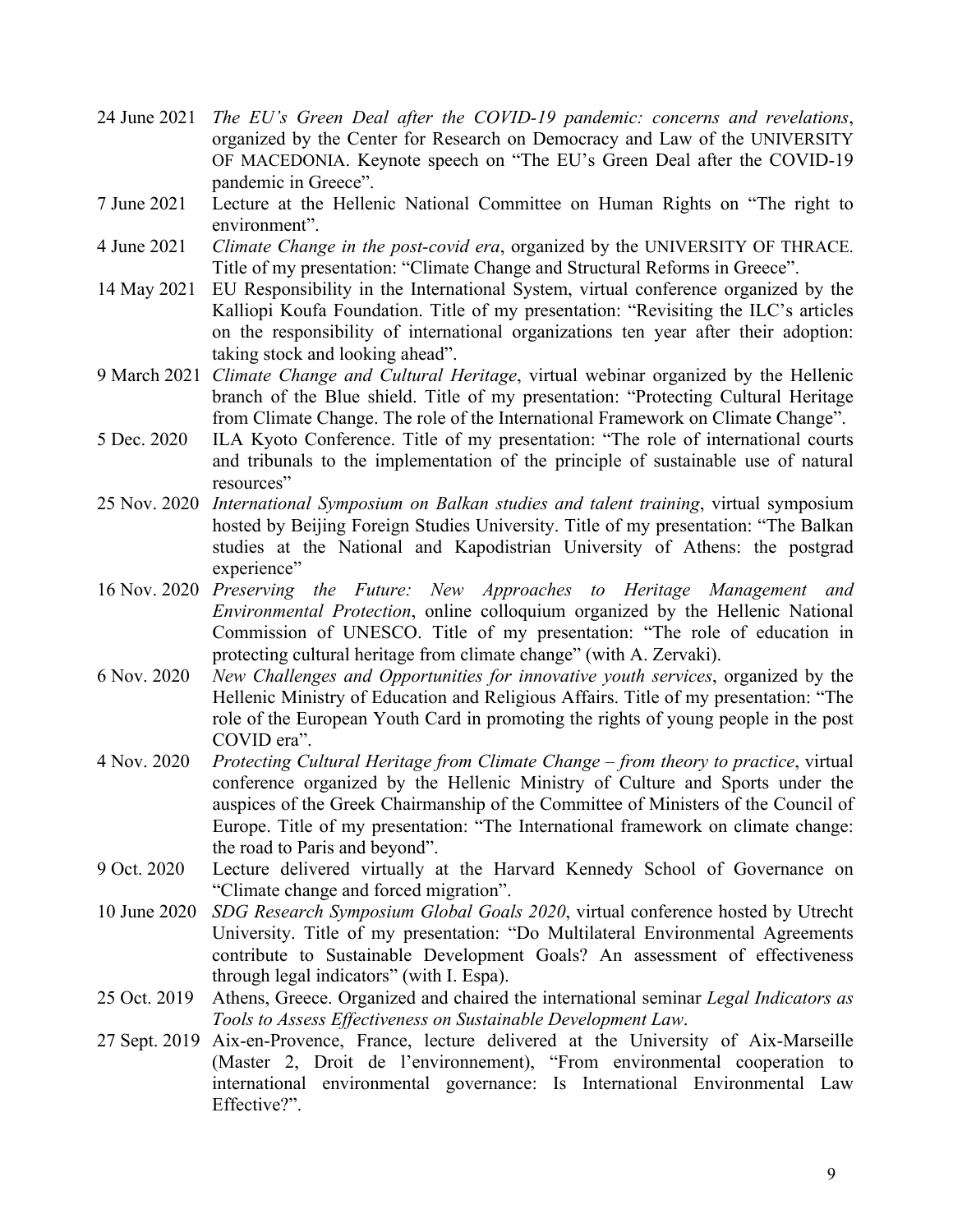- 23 Sept. 2019 Aix-en-Provence, France, lecture delivered at the University of Aix-Marseille (Master 2, Droit international public), "Droit de la mer. Délimitation maritime : enjeux et défi".
- 20 Sept. 2019 Aix-en-Provence, France, Open lecture delivered at the University of Aix-Marseille "La compétence externe de l'UE dans le domaine de l'environnement: Enjeux et perspectives".
- 12 Sept. 2019 Aix-en-Provence, France, Lecture delivered at the University of Aix-Marseille (Master 2: Droit international public), "Les conditionnalités du Fonds Monétaire International et les droits de l'homme".
- 2 Sept. 2019 The Hague, Netherlands, *Deuxième rencontre mondiale des Sociétés pour le Droit International*, Atelier n°4: Vers une protection efficace de l'environnement? Title of my presentation: "De l'incertitude normative à l'application aléatoire : l'efficacité du droit international de l'environnement en question".
- 29 Aug. 2019 Cape Town, South Africa, *Gaps in International Environmental Law in the epoch of the Anthropocene: a global environmental pact to rescue?*, Rule of law and sustainable development seminar organized by the University of the Western Cape with the South African Research Chair in International Law, University of Johannesburg. Title of my presentation: "Does international environmental law matter in sustainable development?".
- 10 May 2019 Athens, Greece. Organized and co-chaired the international conference *International Law & Sustainable Management of Natural Resources Implementation Issues*.
- 17 Oct. 2018 Athens, Greece, *China Greece Law of the Sea Forum*. Title of my presentation: "Environmental Cooperation at Sea".
- 28 Sept. 2018 Kastellorizo, Greece, *2nd Symposium on International Law and International Politics in the Aegean and the Eastern Mediterranean*, conference organized by the Hellenic Society of International Law and International Relations. Title of my presentation: "Protection of the marine environment: New dilemmas and political choices".
- 15 Mar. 2018 Rhodes, Greece, 6th Forum for Europe, *Entrepreneurship and Sustainable Development*. Title of my presentation: "Climate Diplomacy and the European Union".
- 13 Mar. 2018 Athens, Greece, Hellenic-Swedish Chamber of Commerce, *Creating Value for Climate Change*. Title of my presentation: "The Academic Support to Climate Change Mitigation".
- 2 March 2018 Delphi Economic Forum. Title of my presentation: "Curbing Climate Change and Sustainable Economic Growth".
- 2 Feb. 2018 Athens, Greece, EPLO, *The Mediterranean Sea and Sustainable Development*. Title of my presentation: 'The unexpected development of EEZs in the Mediterranean'.
- 16 Dec. 2017 Athens, Greece, *Greek Foreign Policy: Challenges and Prospects*, Conference organized by the Hellenic Society of International Law and International Relations. Title of my presentation: "Climate Change: recent evolution of the climate change framework and the challenges ahead".
- 9 Nov. 2017 Aix-en-Provence, France, *La gouvernance de la mer Méditerranée: questions et évolutions contemporaines*, international conference organized by the University of Aix-Marseille. Title of my presentation: "Le sort imparable des zones économiques exclusives en Méditerranée : Beaucoup de bruit pour rien ?".

#### **VIII. BOOK REVIEWS**